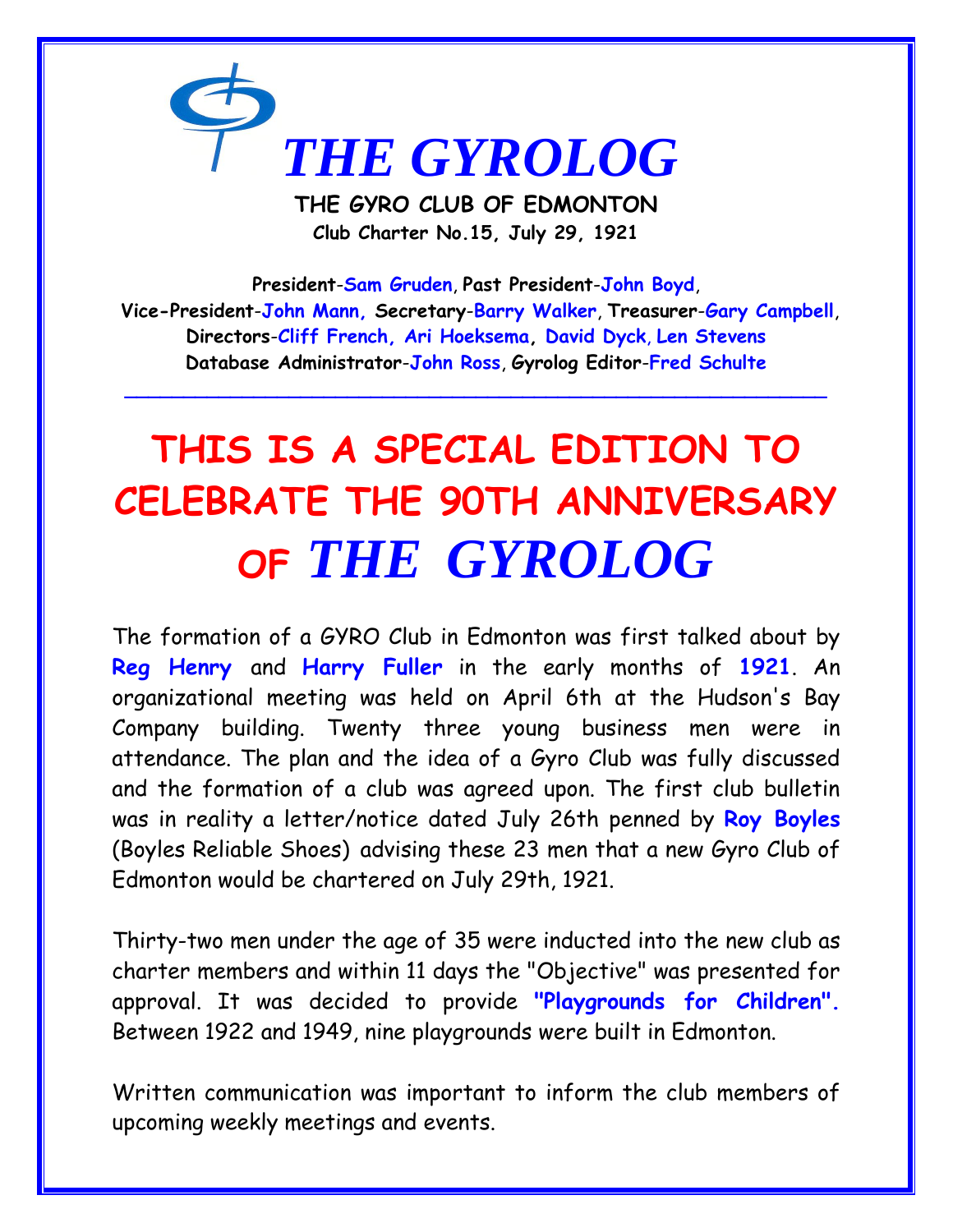In September 1923, the first edition of the Club bulletin, **The Gyro Log,** a name suggested by **Alex Mitchell** was prepared by **Jack Oliver.** A re-typing of the original text follows:

#### GYRO CLUB OF EDMONTON EDMONTON ALBERTA

Sept. 21st, 1923

### **The Gyro Log**

Fellow Gyro:

 Lamp the heading of this epistle. It is Alex. Mitchell's suggestion and will be used henceforth until someone comes along with a better one or until the writer forgets to put it in.

 All roads lead to the Hudsonia at 12:15 p.m. Tuesday next. As there has not being a hundred per cent attendance at any Club meeting since we entertained the Cleveland Favorite-Knits and our own Commercial Grads, the executive thought that another complete meeting would be in order, so at the next gathering we will have as our honored guests, the Toronto Maple Leafs, challengers for the "World's Ladies Basketball Title", and the Commercial Grads, of whom we are all justly proud. That I am sure, will bring a full turnout. Incidentally, so that you may not be financially embarrassed at the door, the price of the lunch will be 75 cents.

 It has been suggested that the Club give a dance for all those who assisted us in our recent, successful Carnival. This will be brought up at the next meeting, so come prepared for any course of action you want taken.

 In last week's letter, a report was asked for from all those who had charge of booths at the Carnival. Up to Tuesday noon, Charlie Macdonald has received five. What's the use of me putting these things in the letter if you do not take any action? We might as well conserve the paper and ink supply.

> There's a young fellow named Bill, Of scrapping he's ne'er has his fill; He simply loves talking, Haranguing and balking, O, Boy, but that lad can't sit still.

 First notice for: Lloyd W. Domm, Manager, Good year Tire Co'y. Griff Morris, Prop. Morris School of Physical Culture. James Lewis, Ass't M'g'r, Wilson Stationary Co. Ltd. Charles Flavin, Assistant King's Printer.

Au Revoir,

Jack Oliver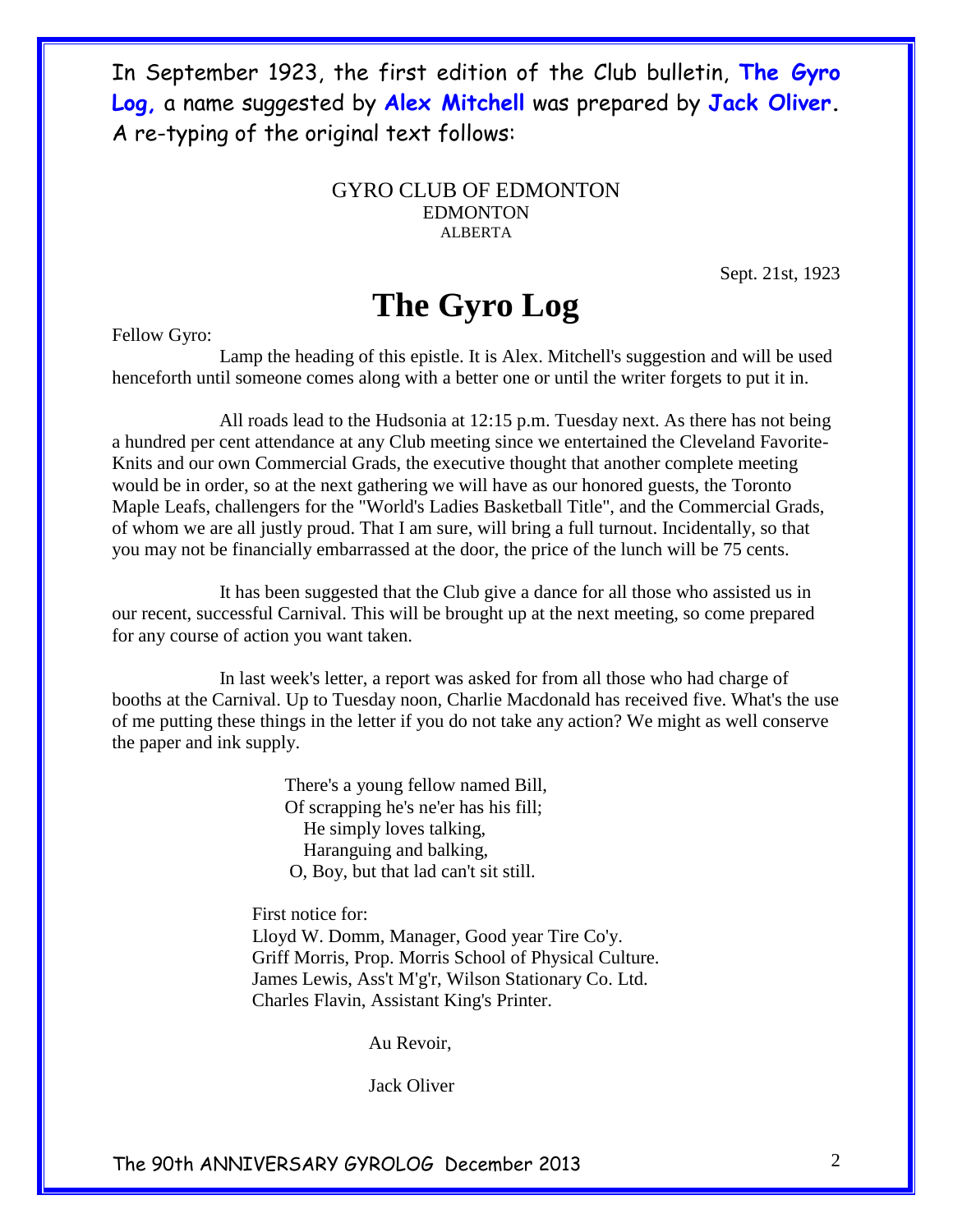**Jack Oliver** continued as Editor until March 13th, 1925 when **Bob Muir** assumed the role. The issue of meeting attendance and delinquent dues were priority matters as outlined in the **May 1st, 1925 Gyrolog**



FELLOW GYRO,

 You remember old Gradgrind in "Hard Times" saying "In this life we want nothing but Facts; nothing but Facts." Let us present this hyper important fact. A large percentage of members are delinquent in dues. Gyro means Friendship, so cement that friendship between you and me with seven and one-half bucks. Thank you kind people.

 A friend of yours had engaged a maid after wading through a bunch of written applications. Shortly after being installed in office the maid was questioned. "Why didn't you mention in your letter of application that you were Scotch, Mary?" "Ach", she said, "I didna like to boast" (All right gang heave them quick.)

 Introducing the following new blood for the first time: Harry Weisser, Pantages Theatre, Associate member Norman M. Watson, Manager, Service Drug Store Arthur May, Manager, Dyson Battery

 "Summer suns are glowing: fellows. What about taking in Vancouver in July? "Follow the birds to the coast" as George de la Mothe would say. "Be one of the birds".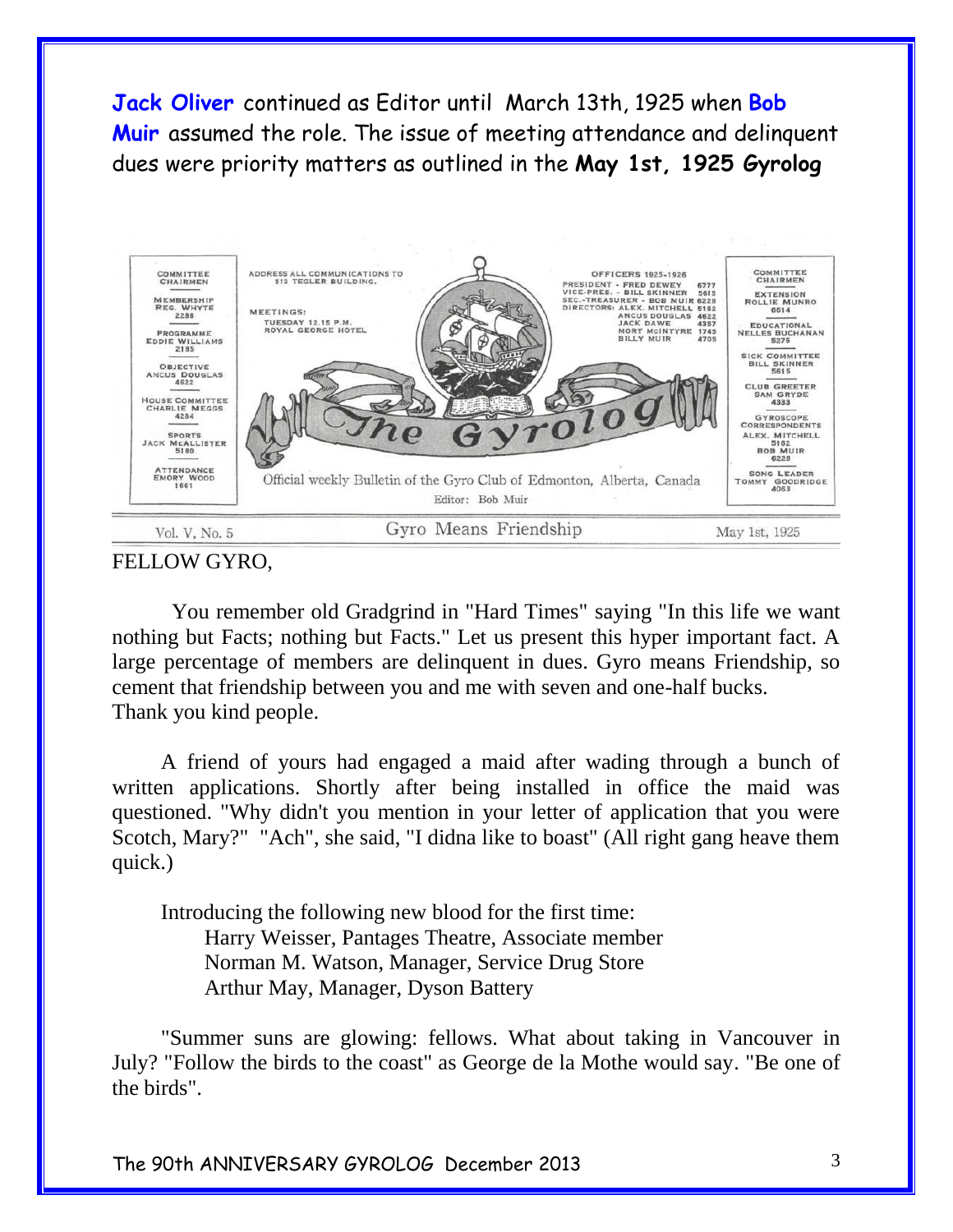Next Tuesday is Business Meeting, and the business is important. Among other things the Carnival question will be considered. Grouches and compliments will also be in order. The importance of this meeting demands 100% attendance. Cinch it, gang. Royal George Hotel, Tuesday, 12:15.

 Emory Wood now attends to attendance. Please phone him when you can't attend a meeting.

 Did you turn in your new member applications? The following classifications are vacant:

 Retail Books and Stationary, Boots and Shoes, Cigars and Tobaccos, Coal, Electrical Goods, Meats, Furs, Furniture, Music and Lumber.

 Will the budding Harry Vardons see Billy Muir? Incidentally friend William gravely doubts the veracity of certain members who have handed in their handicaps. The truthful golfer appears to be a "rara avis" Billy.

Signing off.

Cheerio,

 Yours till the 19th hole is reached, Bob Muir.

**Bob Muir** wore a number of hats in the early years of the club. He was Secretary-Treasurer in 1925-26, President in 1926-27 and District Governor in 1928. **Alex Mitchell** who was President in 1924, took over the role of GYROLOG Editor in 1926 and 1927. Alex was famous for the sketches he drew in the margins of the bulletin. Bob Muir returned as Editor in August 1928 and continued until April 1929. Alex Mitchell, also known as **"Exmitch**" resumed the role of Editor in April 1929. He also was Secretary of the club in 1930 and 1931.

**The November 7, 1930 Gyrolog** lists the Executive as follows: President-William Watson, Vice President:1st Quarter-Ronald Olfson, 2nd Quarter-AB Emery, Secretary-Alex M. Mitchell, Treasurer-Al Butlin, Padre-K.C. McLeod and Editor-Exmitch.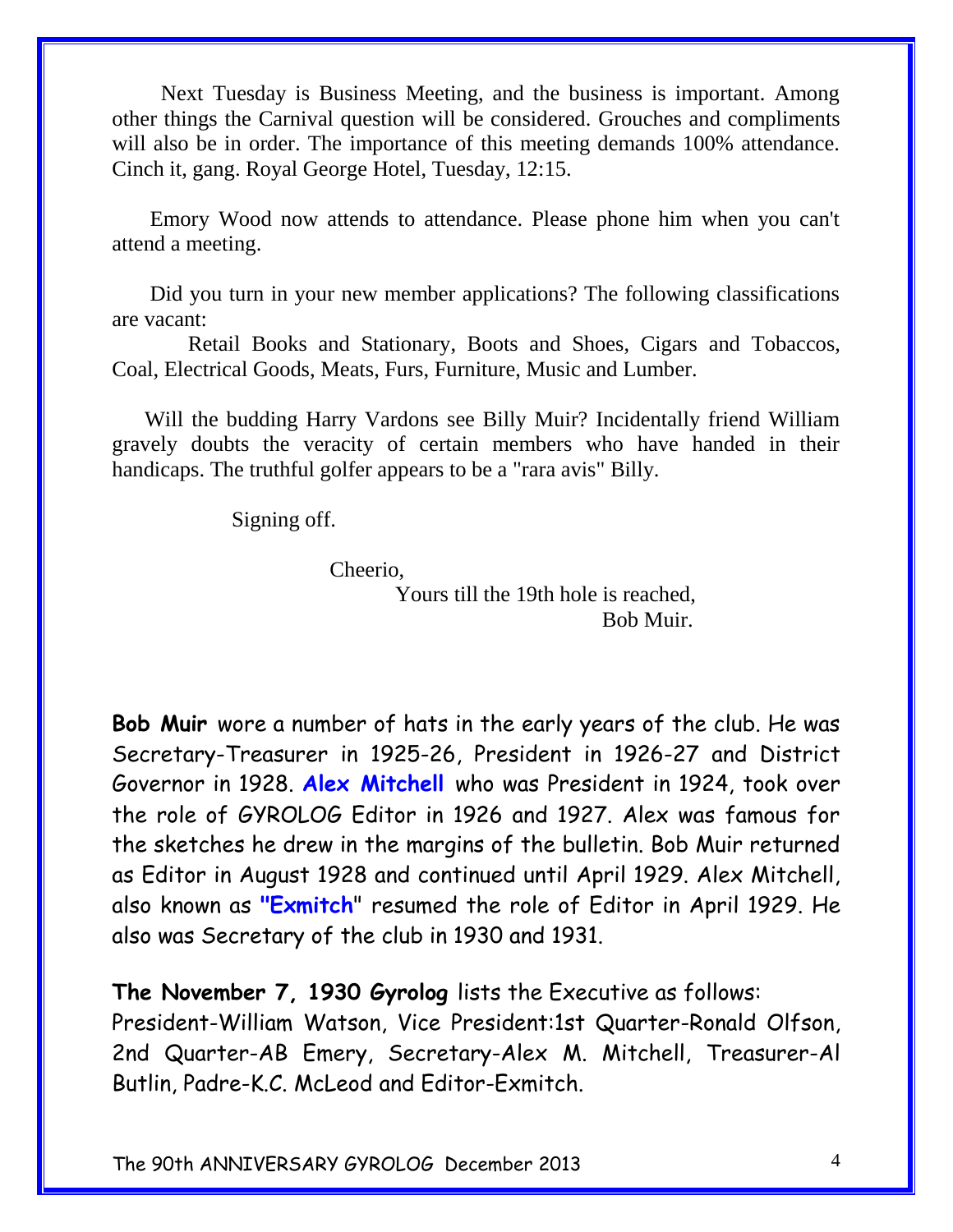

#### GYROS:

 The attendance last week was not good, in fact it was rotten and at a business meeting too.

 We can't expect to be entertained all the time and the Club will not function properly with a half hearted audience.

#### Program for Tuesday November 11th at 12:15 P.M.

 The speaker is Sadhu Singh Dhami, a Hindu student at the University, who will speak on "Gandhi".

This should be interesting enough to command 100% attendance.

 One thing should be remembered: This young man is a countryman of Gandhi's and may not tell the things we would like to hear but there are two sides to every story, and his will be the truth as he sees it.

Proposed New Member - Second Call

 Frank H. Jones, Manager, General Insurance Company

Resignation - W record with regret the resignation of Allan Stone. The reason being inability to attend meetings owing to pressure of business.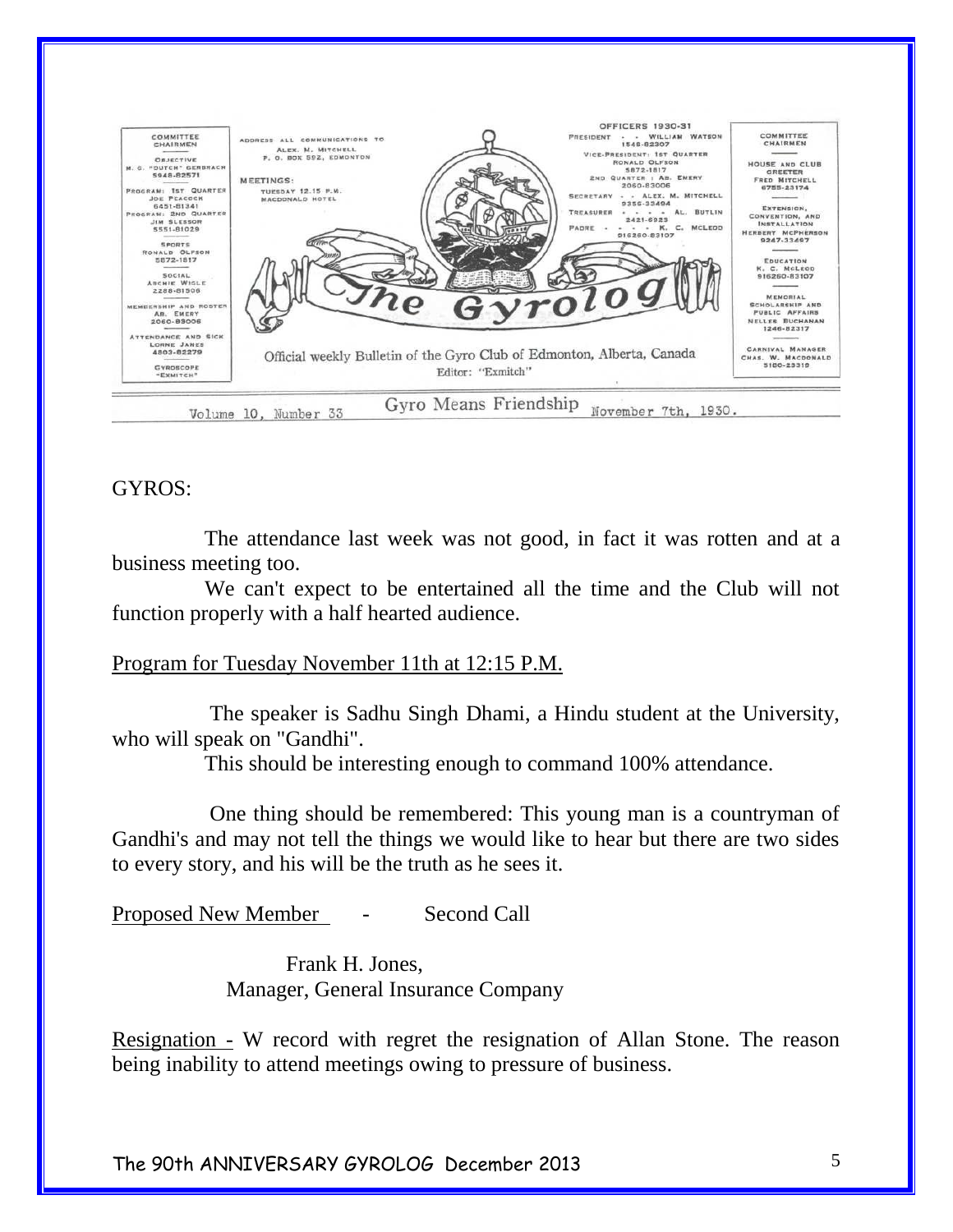#### Carnival Tickets

 Bert Millar informs me the committee have waited on the Premier and succeeded in getting funds diverted to the building of a jail for delinquent ticket sellers. Last call before action.

Dues - Al Butlin suggested to the Acting Secretary that he should pay his dues, but surely I am not the only one.

#### Bowling

 If the bowlers do not turn out in greater number the league will be reduced to four teams.

Next game Wednesday November 12th, 5:15 P.M.

 The big "Hit" last week was Al Butlin's score of 221-232-224, a total of 677. That would be good in Minneapolis.

Teams' standing and averages on the back of this sheet.

In April 1932, **Bob Muir** resumed his role as Editor, **Alex Mitchell** became District Governor in 1936. The Gyrolog masthead disappeared between 1934 and 1939 and was replaced with minutes of monthly Business meetings and Club Director meetings.

In 1940, **Alex Mitchell** announced the **"The Weekly Geyser Spouts Again".** 



**Alex Mitchell "Exmitch"**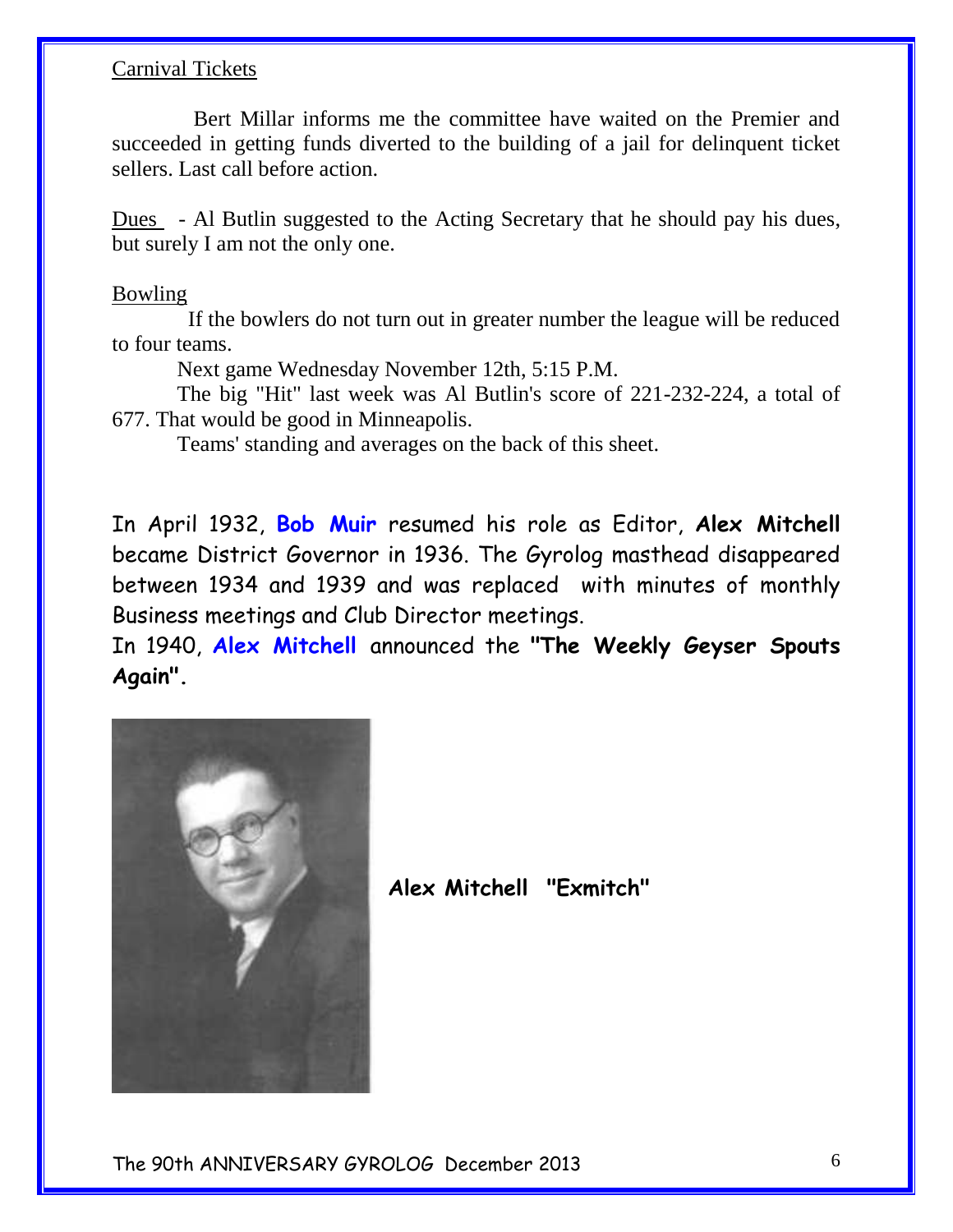

The text of the December 18, 1940 GYROLOG follows:

COCKTAIL: Here's a health to the future, a sigh for the past; We can love and remember and hope to the last; And, for all the base lies that the almanacs hold, While there's love in the heart we can never grow old. -Anonymous

#### GYROS:

 That the old club is finishing Nineteen Forty in a blaze of glory, none can doubt. Saturday's party was a decided success, even if we found it necessary to suggest to the leader of the orchestra that throwing around tin trays and blaring horrible off-key chords on carnival horns was not music according to our ears. We flatter ourselves, incidentally, that the music of the last forty minutes proved we were right! There were no guests at the tables when the band played then.

 We were glad to shake the hands with our genial host of the Gyro International Convention at Jasper on his way to winter quarters in Ottawa. Robert Sommerville tells he had an unfortunate fall when battening down the hatches at the Lodge, but he has completely recovered.

He flew through the air with the greatest of ease

But the nasty part was he forgot his trapeze!

 Did you observe Wullie Lowden's picture in the paper Monday evening? Been makin' a blinkin' 'ero of 'imself 'e' 'as. Guid luck tae ye, Wullie. Hope you get a medal!

"Exmitch"

President: William (Bill) Muir

First Vice-President: Barney Stanley Second Vice-President: Russ Carter Secretary Treasurer: Alex Mitchell

Directors: Austin Grant, Jack House, Ron Maunder, Tom Brown (Past President)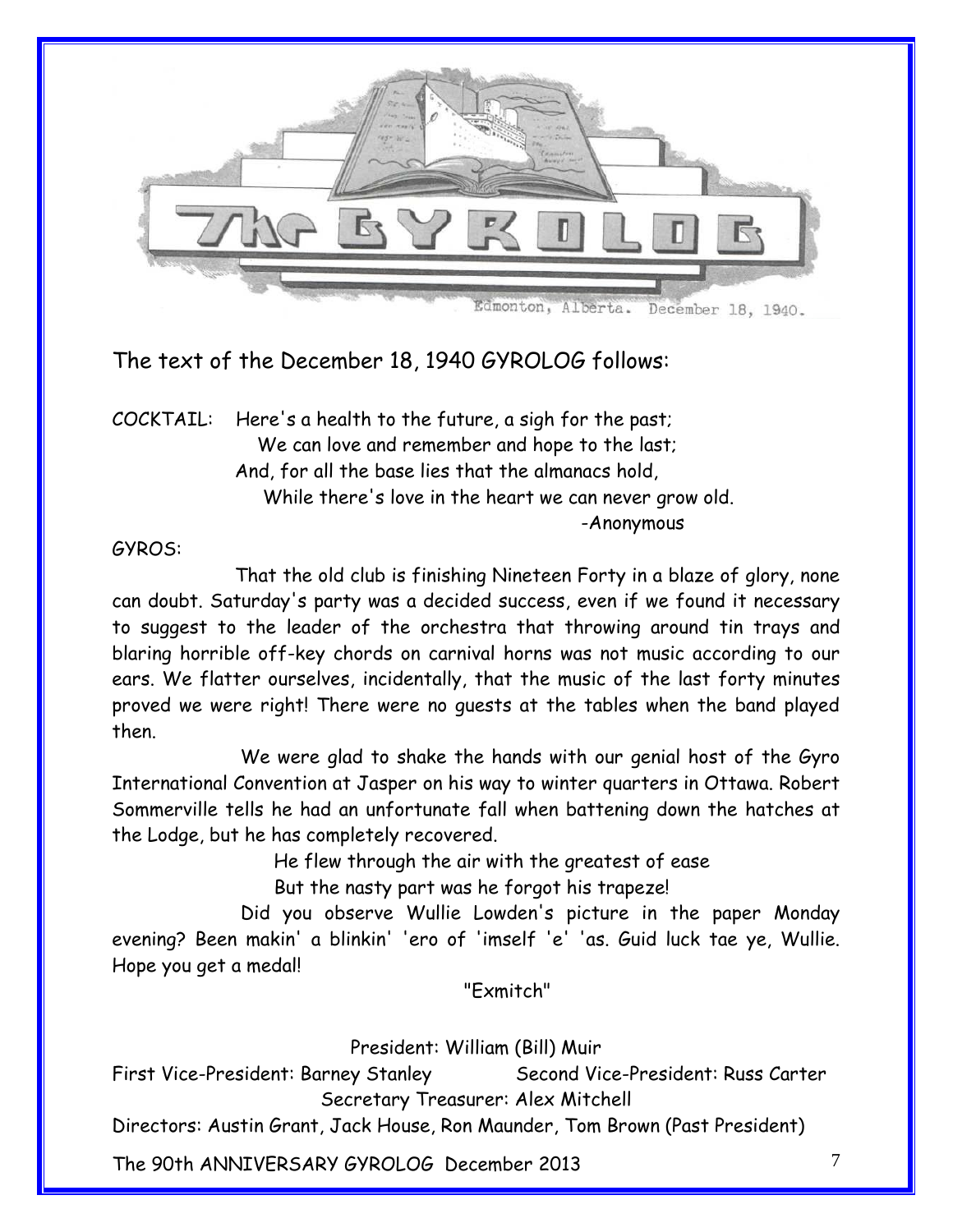In May 1941, **Cody McPherson (Codymac)** was listed as Editor. A portion of the May 2, 1941 Gyrolog follows:

#### "Wanted: One Trophy"

**Calgary Gyros** claimed they took **Edmonton** to the cleaners at the Annual Red Deer Golf Tournament, Sunday, June 15, 1940, but they couldn't prove it. The Vair Anderson Trophy reposing for the last year at Edmonton, failed to show up because it is rumored the Edmonton gang was so sure it would stay with them that they didn't bother to bring it along with them.

In **March 1942**, The Edmonton Club listed 38 resident members and nine on active (military) service. During the year, there were 20 regular luncheon meetings, 12 business meetings and seven special meetings. In the March 4, 1942 Gyrolog there was an issue regarding the difficulty the club was having with paying for the operation of the Gyro playgrounds.

**Roy Miller** joined the club in 1941 and became the **Gyrolog Editor "GyRoy"** on **April 2, 1942** and carried on this role for five years. Roy was also the Club Secretary from 1942-52 and the District Secretary-Treasurer in 1943-44 and 1950-51. The Gyro International Bulletin Contest results were announced on August 30, 1945 and Roy Miller won **second place** for his **Gyrolog.** First place went to Vancouver and third place to Seattle. Roy also became the Club Historian and complied/organized an amazing set of documents dating back to the formation of the club in 1921. In 1950, he received the Honour Key Award, Gyro's Highest Recognition. Roy assumed the position of 1st Vice-President in 1950 but was not able to take on the President's duties the next year due to illness.

In **March 1946,** the club listed 73 active members, two military and one associate. 51 weekly Gyrolog's were produced in 1945-46. In March 1950**, Horrie Wilson** was listed as Gyrolog Editor. **Bill McKinnon**  was Editor in 1950-51.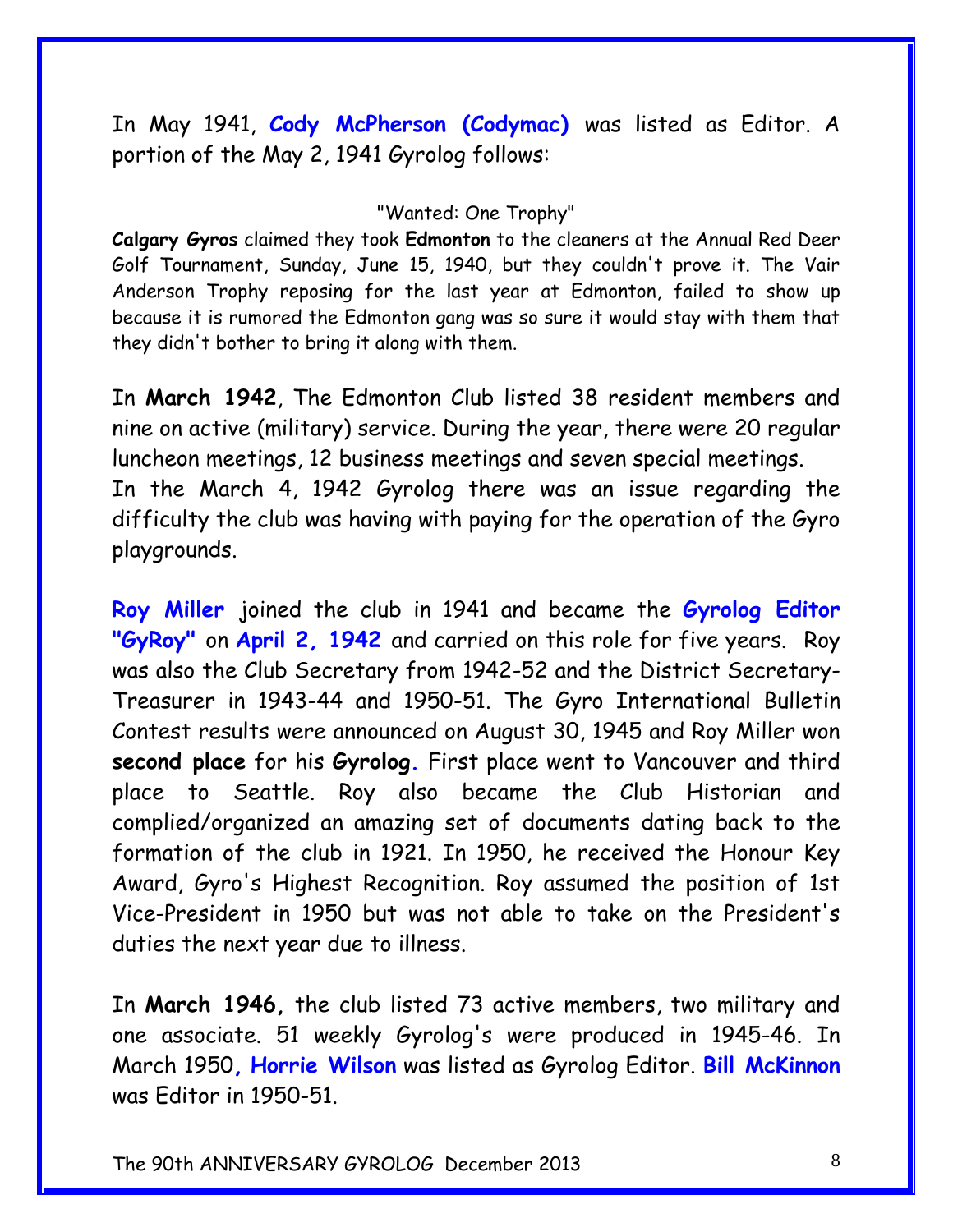**Roy Miller** resumed the position of Gyrolog Editor from 1952 to 1960 and took on the role of **Gyroscope Correspondent** until 1962.

The following is the Gyrolog of **April 5, 1952:**

#### NEXT MEETING-TUESDAY- April 8th, 1952

World's Series picture; John Ducey, commentator. This is the 1951 series, New York Yankees vs. New York Giants. During 1951, our two largest meetings were those with **John Ducey** as the speaker, come early to get a seat on Tuesday.

LAST MEETING- Wouldn't you know, April 1st., everyone was fooled when Jacques Batonovich Brownski, Jack Brown to you, got up to introduce the speaker, got so wrapped up in the subject that he talked for 25 minutes. The subject "Bats", yes that's right bats, not rats, fooled again. He described their sex habits etc. and as he knew no one would believe him he illustrated his talk with pictures.

 Count Francis Leon, alias Frank Lowe, spoke for 3 minutes. To cap it all Stan Smith, the appointed thanker, stood speechless while Jack Agnew stole his thunder and extended club thanks. An excellent program, **a poor turnout of 48.**

THE RETIRING EDITOR **Jack Lucas** has been very complimentary in his remarks about the ongoing officers, He would give you the impression that he detested his chore as editor**,** actually he liked it. Not being on the Board of Directors and having to depend on others for news hampered his style to certain extent but Jack did an excellent job and is to be commended for his interesting bulletins week after week with a minimum of assistance. Thanks a million, Jack we hope you to see you take over again in the very near future.

NEW EDITOR. Five long years have passed since I had the honor and privilege of editing the Gyrolog but since it was the concensus of opinion that this was to be my main stint for the year I accepted with pleasure.

 This log is written for the information and enjoyment of all, at times it is the editor's pleasure to pan, in a friendly manner, or offer constructive criticisms, coupling it at times with the name of a Gyro, please believe that no animosity is ever intended and accept same in the spirit given.

NEW ROSTER John Halford is preparing material for the 'Roster', please give him every assistance, check your roster and advise him of required changes.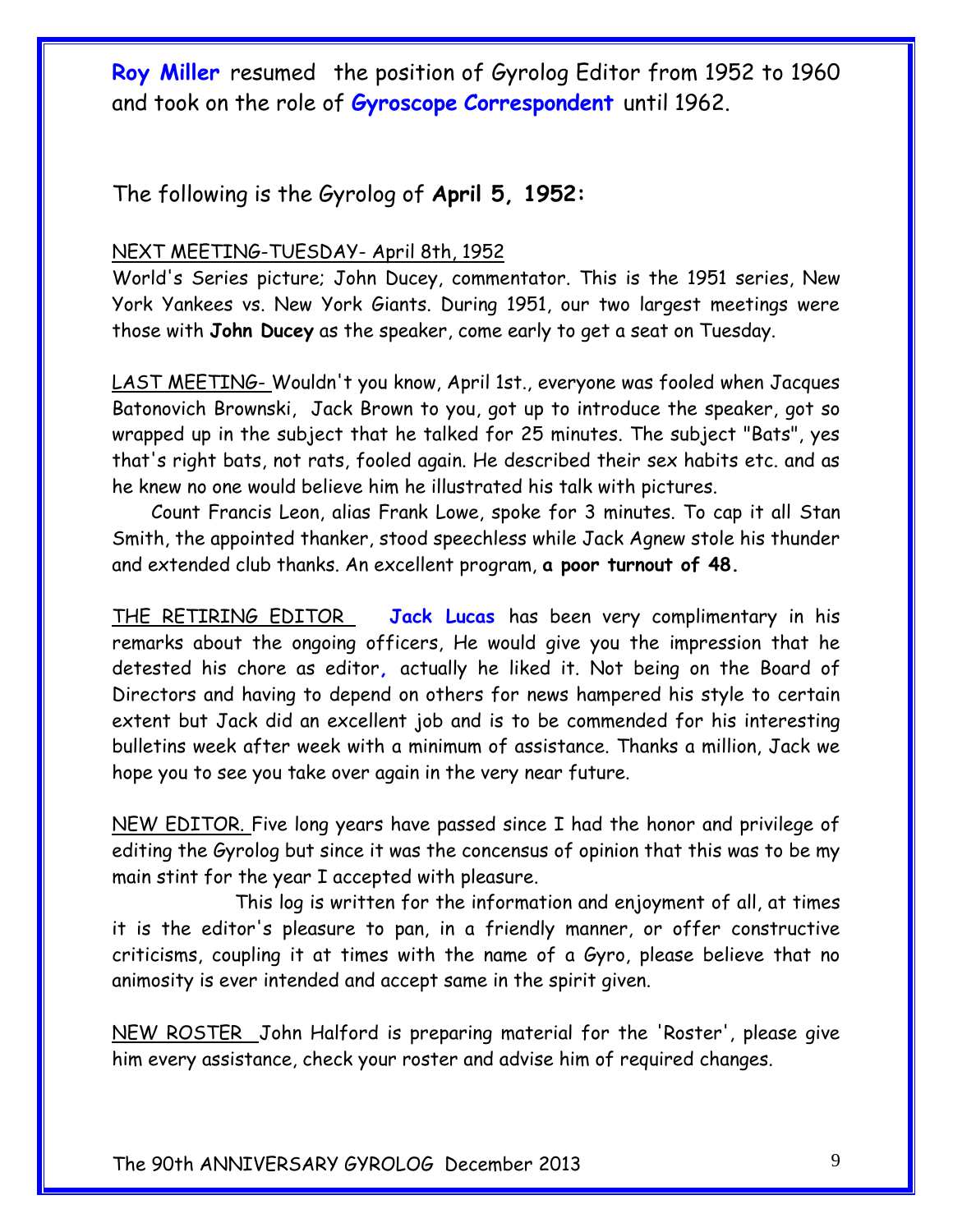#### OFFICERS - DIRECTORS - CHAIRMEN - VICE CHAIRMEN - COMMITTEE MEMBERS

 Take a look at the attached list, you will find very few repeaters. It is suggested that the chairmen call a meeting of their committee as soon as possible, set plans for the coming year and give each man a job to do.

 No one has been intentionally passed up, with **95 members** everyone cannot be on a committee. If any member does not see his name he only has to speak to the new president who will fix it, that is if they want a job, and who doesn't? Let's pull together for another grand year in EDMONTON GYRO.

DISTRICT NEWS It was with extreme regret that we learned of the death of Tommy Evans on March 27th. Tommy was a District Governor in 1947-48, those members who were in the club at the time or have attended District Conventions all knew Tommy and will join in extending Heartfelt Sympathy to his widow, Claire.

 We have lost a real friend and International, District and Lethbridge Gyro will cherish his memory.

SICKNESS - A large number are down with the 'flu', our new Chairman, Doug Cobbledick would be a busy man if he could keep up with all the Gyros and Gyrettes so stricken. The latest to come to our knowledge are Sparky Duncan, Libby Sheldon, Gertie Miller, and Riva Mills, to them and any others we wish a very speedy recovery. It is with regret that we announce the death of Art McMillan's father, deepest sympathy is extended to Art and family.

We acknowledge 'thank you' cards from Kay Tell and Bill McKinnon.

SECOND POSTING - Peter Ingram Cameron, Mid-Western Industrial Gas Sponsors: Andy Eagle and Ed Thomas Chas. W. Watson, C.I. Frosst Co. Sponsors: Jack Agnew and Russ Carter

BIRTHDAYS - Many Happy Returns of the Day to Earl Graham and Einer Tell on April 7th, Bill Muir, April 8th. and Jim Dodds on April 10th.

FLASH -GYRETTE MEETING CHANGED FROM APRIL 8TH TO APRIL 15TH. Tell your Gyrette.

GyRoy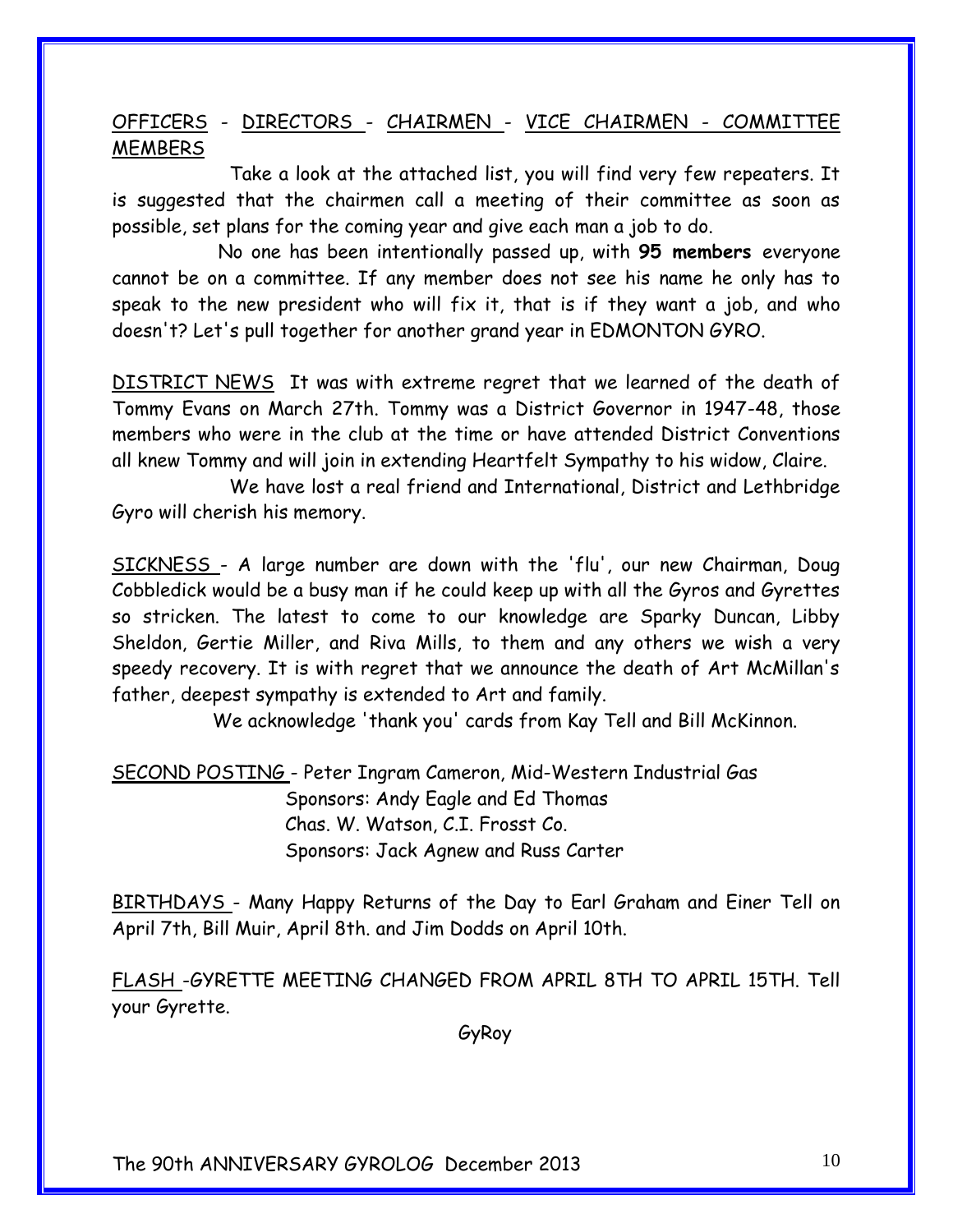### A new masthead appeared in 1959 for the GYROLOG



ALBERTA



 $\blacksquare$ 

THE NEW CITY HALL EDMONTON, ALBERTA

FISHING IN NORTHERN ALBERTA FAMOUS ROD AND REEL AREA

EDMONTON

VIEW OF UNIVERSITY CAMPUS AND HIGH LEVEL BRIDGE FROM<br>PARLIAMENT BUILDINGS

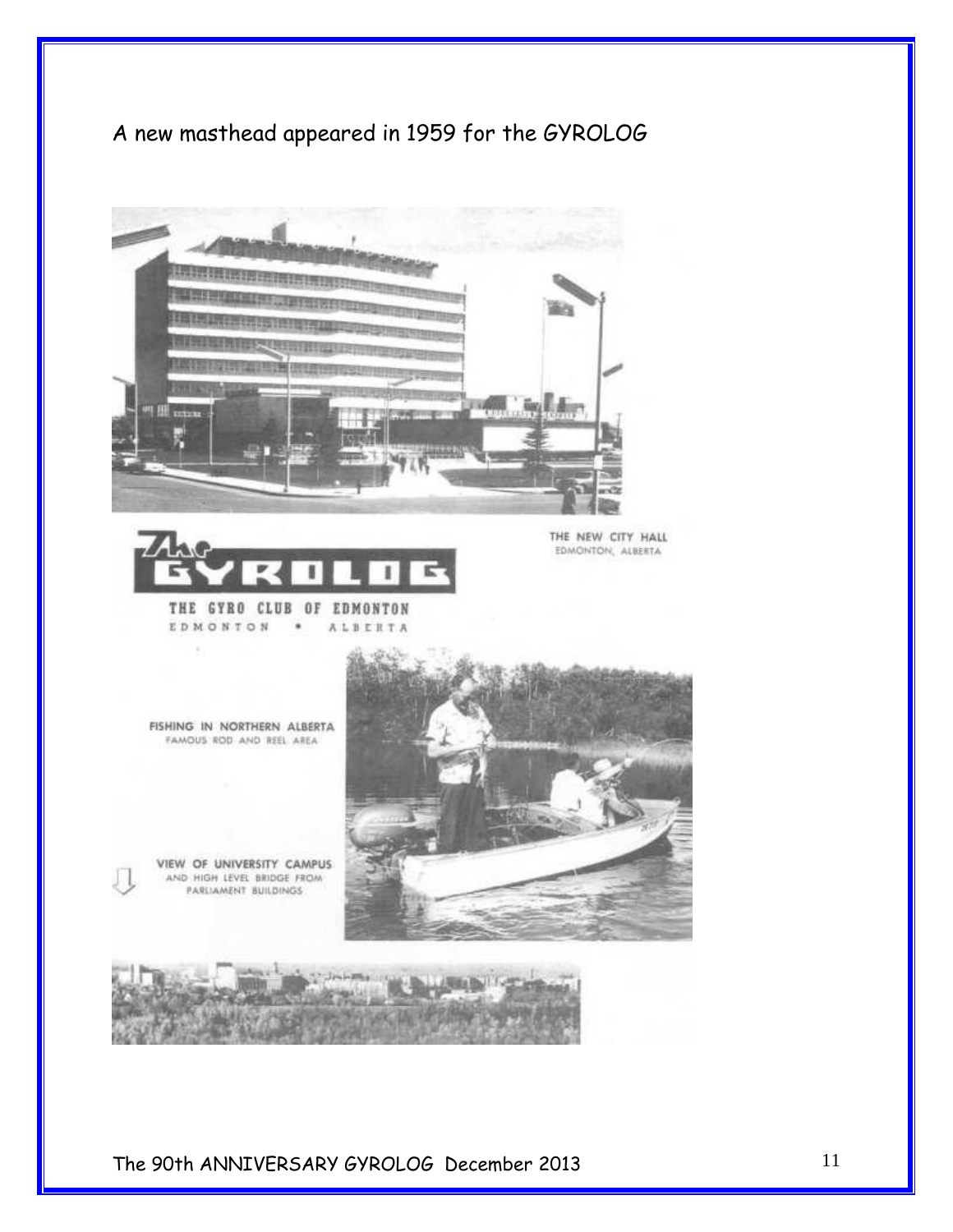



#### **Roy Miller Lorne Graben**

**Lorne Graban** joined Gyro in January, 1937 and served as club treasurer for eight years. He was club president in 1954-55 and club secretary starting in 1965. He also served Gyro as District VIII Secretary in 1965-66 and moved through the District ranks becoming Governor in 1969. Combined with all of these duties, he was Gyroscope Correspondent for many years and **Gyrolog Editor** from 1960-72 under the nom de plume of **'Gylorne'.** Before retirement, Lorne was a bank manager with Canadian Imperial Bank of Commerce. A 35 year member, he died suddenly of a heart attack on May 17, 1972.

The May 1972, Gyrolog paid tribute to Lorne Graben's long and valued service to Gyro.

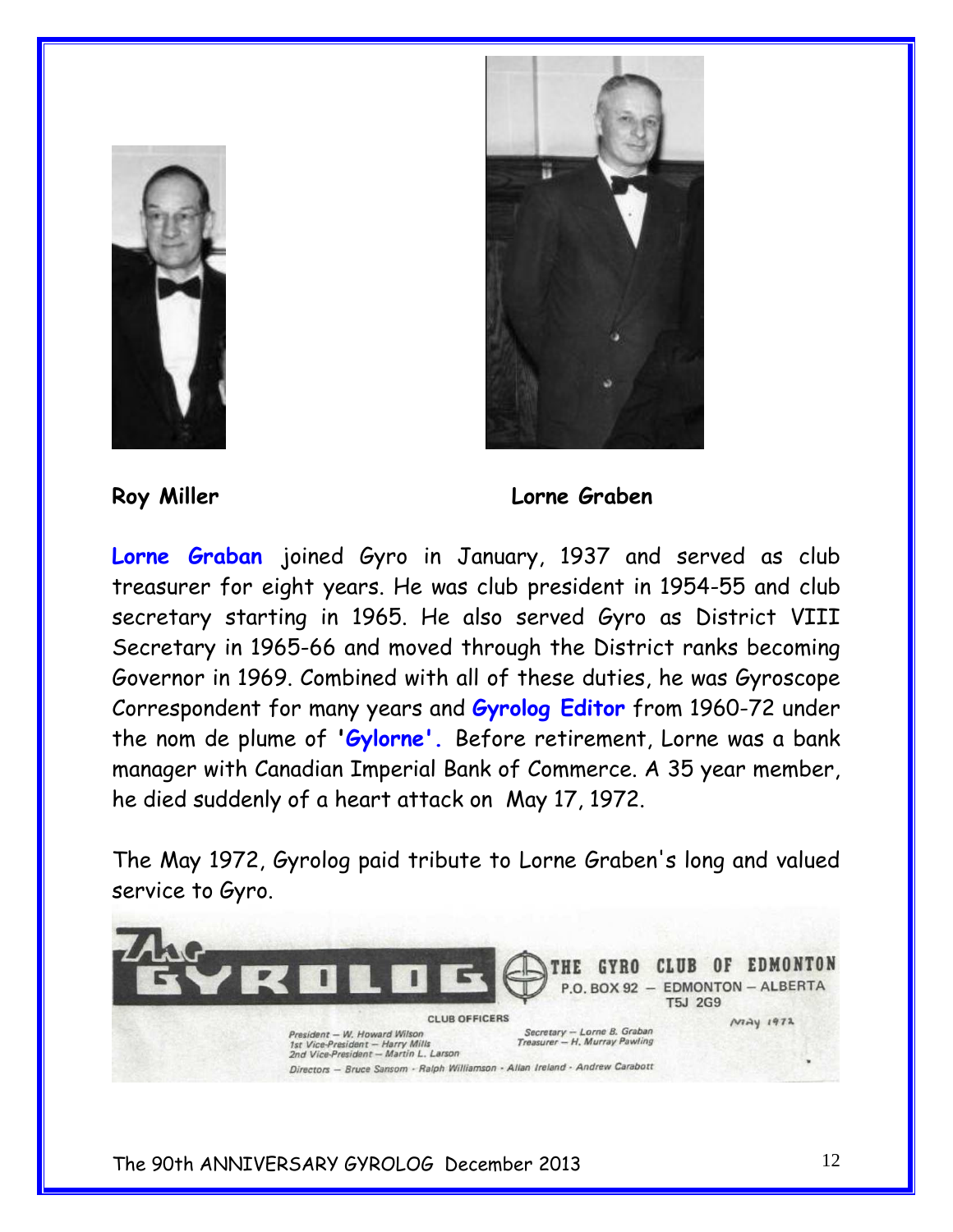In **June 1972**, **John Davidson** took on the role of Editor with the nom de plume **'GyJohn'.** The **December 14, 1972 Gyrolog** contained the following:

 " A recent poll to determine the main reasons why men get up at night brought the following statistics": 10% to raid the icebox, 15% to go to the bathroom and 75% to go home!

The **October 17, 1974 Gyrolog** described the special meeting held with our Gyrettes to celebrate Founders Day.

"The meeting was held with the Crossroads Club and featured a talk on the history of Gyro and our two clubs by Charlie Close of the Crossroads Club. Other speakers on the program were Bill Bellman, Bruce Sansom and Howard Wilson and we understand that all who took part gave an excellent account of themselves."

**In 1975, James Humphries 'Gyjim'** became editor.

The **August 20th 1975 edition of the Gyrolog** listed the following Club Officers: President- Daniel W. Lawton, 1st Vice-President-James Wright, 2nd Vice-President-Andrew Carabott, Secretary - James Humphries, Treasurer- H. Murray Pawling, Directors- Bert Boren, Boyd Slavik, Don Millar and Ernie Siegel. Meetings were held at 12:15 pm at the Mayfair Golf and Country Club.

Under COMING EVENTS: Steak Barbeque on Friday, September 5, 1975, 6:30 pm at **Bryce Van Dusen's Flying V Ranch**. Directions: West on Highway 16 to the Devon Corner. South 11 miles on the Devon Road. East 1 1/2 miles to the Ranch.

The **September 3rd , 1975 Gyrolog** contained a discussion about the time of meetings. There was a suggestion that the Edmonton Club look at the possibility of holding meetings in the evenings. **Russ Carter**  advised that evening meetings would result in additional costs to the members and this coupled with the Initiation Fee would discourage new members.

The **October 30th, 1975 Gyrolog** made reference to **\$20 NHL Hockey Pool tickets** under the management of Harry Mills, Boyd Slavik and Bob Sheldon.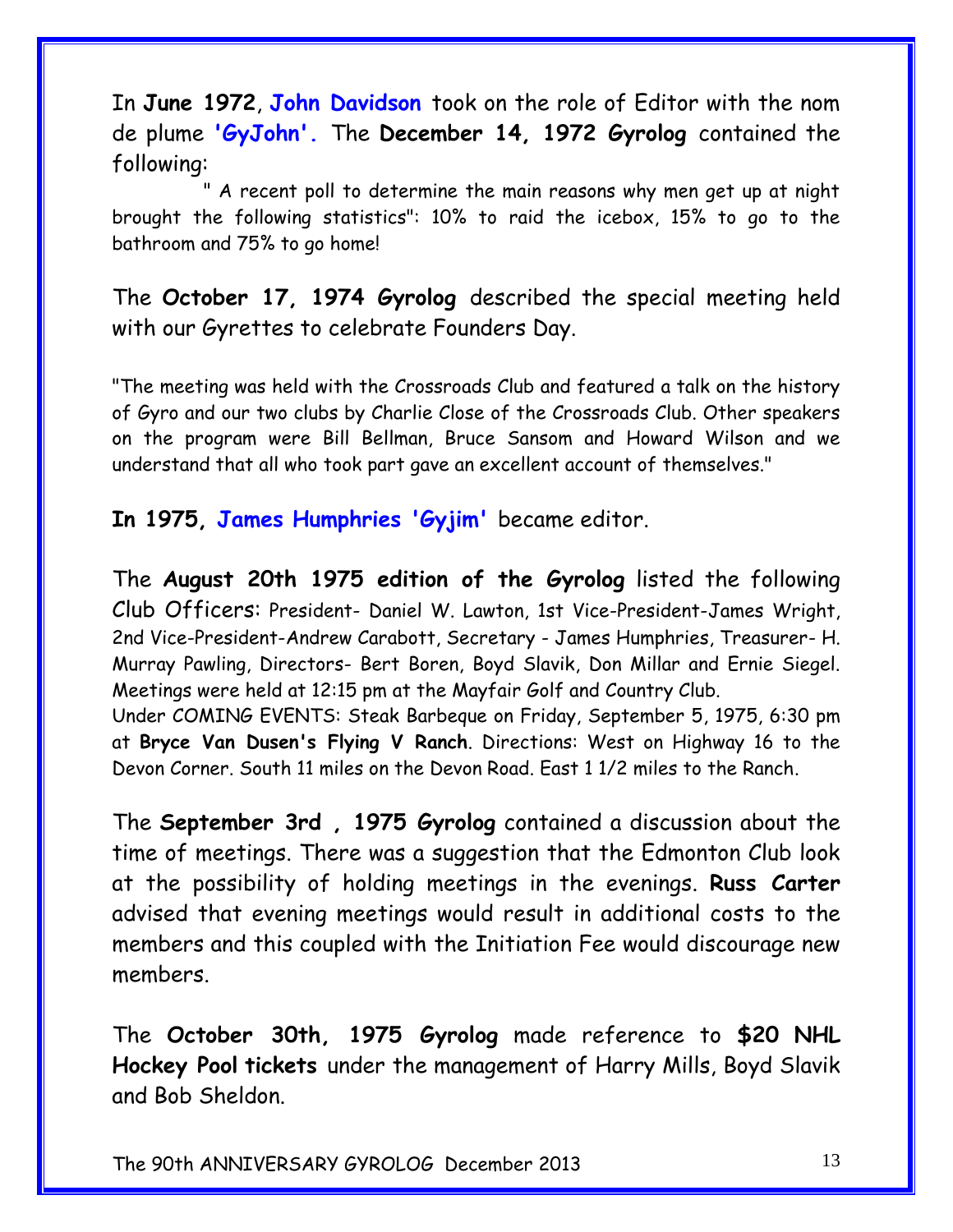### The **January 16, 1976 Gyrolog** contained the following under:

#### THIS WEEK

There were a total of 20 members at our last meeting. **Harry Mills** gave a report of his committee's meeting with the Edmonton Parks and Recreation Department concerning the proposal for **Gyro Park No. 10** at Fort Edmonton Park. We have an opportunity to get together with the Crossroads and Sherwood Park Gyros to become associated in the development of this park, which would cover approximately one acre including the playground and picnic areas. This would be equipped in the same manner (swings, slides, wading pool, etc.) as the original Gyro parks. The total cost is estimated to be \$25,000.00 At present this is just a proposal, but what a great challenge this will make and what a fine opportunity for us to become actively engaged in a really worthwhile project. Who knows, perhaps the annual Gyro carnivals could be resurrected with all the hoopla for which they were famous for years ago.



#### THIS WEEK

**President Allan (Warrack)** extended congratulations to the following: Bert Boren his being the recipient of an Achievement Award for his devoted community work; John Pedden on his election as President of the Edmonton Shrine Club for 1985; **Mort Morter** on his election as Treasurer of the Edmonton Shrine Club for 1985.

Marty Larson introduced Don and Bill Agnew, sons of Birt and Jack Agnew. Elmer MacGillivray, Chairman of the Christmas Bureau Fund, spoke on the great necessity for contributions to provide some Christmas cheer for the needy during these harsh economic times. He expressed particular thanks to the news media and to the Edmonton Firefighters under Fire Chief Bob Walker for their splendid support. He stated that contributions could be left at any Edmonton Fire Hall or the Westin Hotel which had provided office space for the bureau.

It was moved by Mort Morter and seconded by Gordon Rennie, that a contribution of \$200.00 from the Benevolent Fund be made to Edmonton Christmas Bureau. Carried.

**EDMONTON - ALBERTA**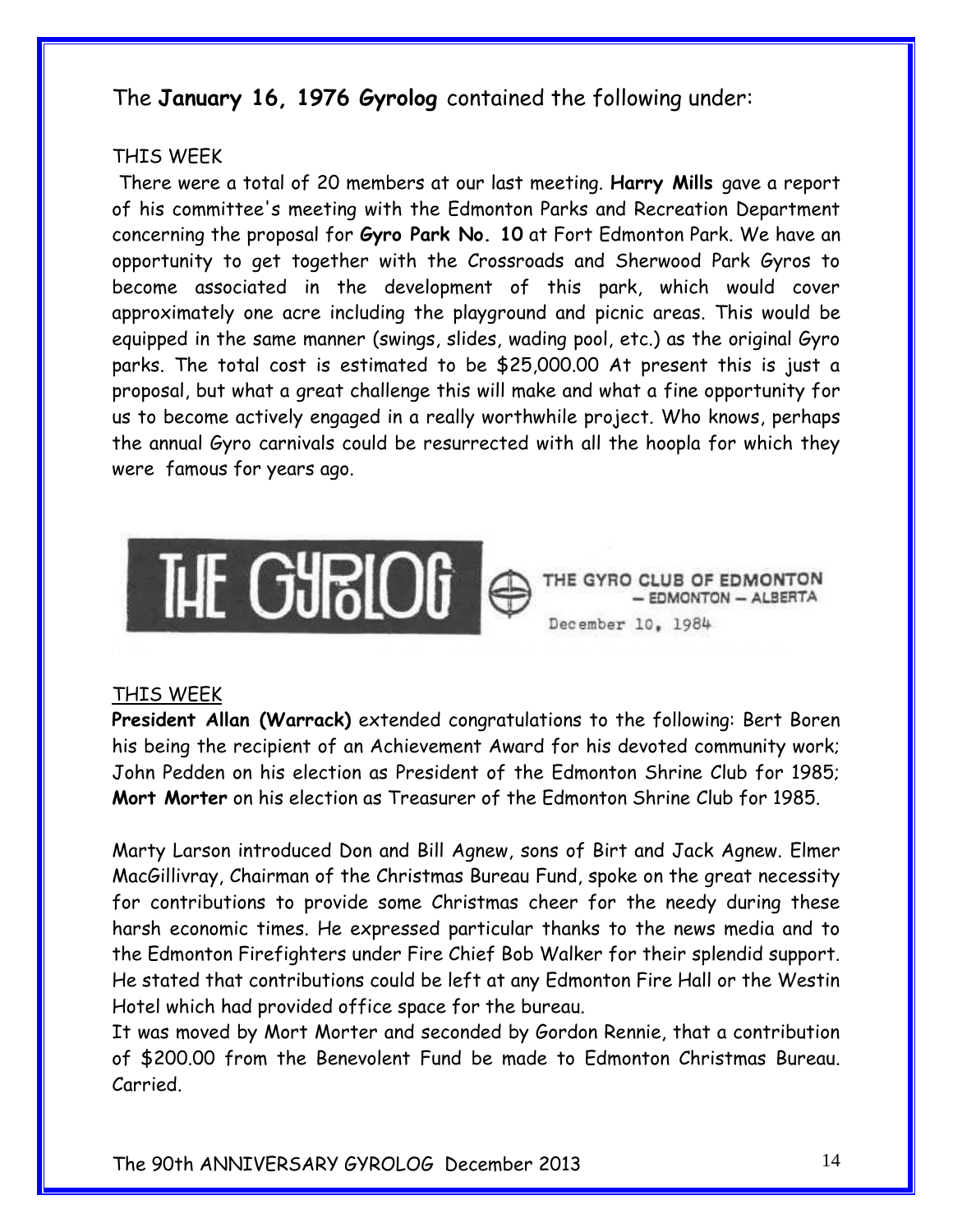**2nd Lieutenant Governor Marty Larson** presented long-time member **Bernie Brown** with his 40 year certificate. Russ Carter also spoke briefly of his association with Bernie over the years.

Boyd Slavik won the draw.

#### CHRISTMAS PARTY

A very successful Christmas Party was held on Friday, December 7, 1984 at Banquet House Ltd. with some 60 members and guest in attendance.. Following dinner, dancing was enjoyed to music played for the worshipers of Terpsichore. Incidentally it was a financial success. A special thanks to **John Ross** and his committee for their organization of this delightful social function.

#### CURLING

At the recent District VIII **Curl-a-Rama** held at Banff, 75 Gyros attended with 16 full rinks curling. The winners follow:

A Event-Calgary No.1-Fred Gossett (Skip). B Event- Stampede City-Ralph Dowson (Skip). C Event- Trail- Norm Hinton (Skip). D Event- Nelson-Alan Palmer (Skip) **Edmonton \* Also -ran**

**Jim Humphries** continued as Gyrolog Editor until **May 11, 1987**. On this date he was presented with a gyroscope to commemorate 14 years as club secretary and 12 years as Gyrolog Editor.

**Don Coyne (Gydon)** assumed the position of Gyrolog Editor from **May 26, 1987 to June 1988.**

The **May 27, 1988** Gyrolog contained the following information on the new executive team.

#### THIS WEEK

Tuesday 17 May, it was out with the old and in with the new, as our President elect **Dave "Skipper" Burnett** conducted his first meeting as "boss man". He had things pretty well under control too, including the joke department, with a minimum amount of heckling from the floor. Watch out for next time Dave!

Our President welcomed Barry Pratt of the Sherwood Park Gyro Club and congratulated him on his role as Master of Ceremonies at last Saturday's Installation Party.

Immediate Past President Neil Sheidow, now back in the nickel seats, was laughing, smiling and relaxed all through the meeting - wonder why? The thanks of our Club are extended to Neil and his executive members for their work on the Club's behalf during 1987-88.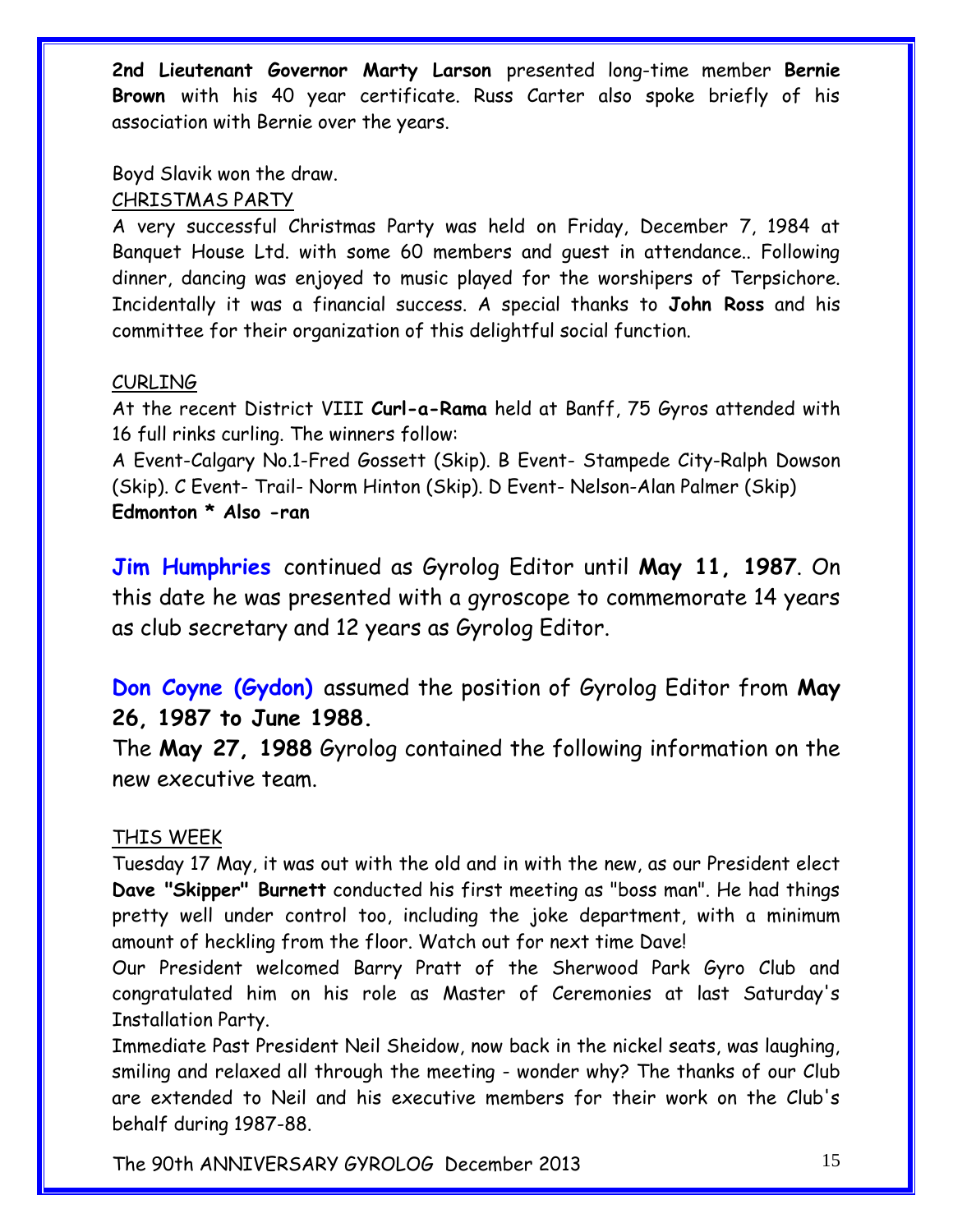With our song-bird Harry Mills in hospital, baritone **Roger Russell** led the singing of cheerio, with Andy Carabott saying grace - both quite ably.

The Gyrolog dated **15 June 1988** listed a new Editor, **Gordon Rennie.**  The following are excerpts from this edition:

#### This week

On Tuesday 7 June 1988, the luncheon meeting commenced at the new summer time of 12:00 p.m. with 32 members, 3 guests and a guest speaker in attendance. **Roger Russell** introduced his guest, Victor Jagoldas; **Allan Warrack** re-introduced his guest, Ivan Ivankovich and **Marty Larson** re-introduced his guest **Mike Matei**.

#### Red Deer Golf

Ernie Siegel reported that Gyros from Edmonton, Crossroads and Sherwood Park clubs attended the Annual Golf Tournament in Red Deer on 26 May 1988. Attending from the south were members from Calgary, Stampede City, and for the first time, 8 members from the Lethbridge Gyro Club. The usual good time prevailed, with Boyd Tucker (Lethbridge) winning the low gross.

#### Dues

Marty Larson reported that the **International dues** increased from \$25.00 to \$30.00 as of June 1, 1988. However Gyros who wish to purchase a lifetime membership can do so for \$375.00, up to the International Convention (June 23- 26). After the convention the cost will be \$450.00.

#### Member Profile

A new additional feature for the Gyrolog will be a member profile, which is going to be obtained by our **roving reporter Allan Douglas,** who has agreed to accept this assignment. We hope that you will support the idea and if you see Allan bearing down on you with pad and pen, please co-operate and tell him something about yourself, that will of course bear publication. Good copy, Allan!

#### Secretary's Note

My sincere thanks to Allan Douglas for taking over the duties as Secretary at the meeting of 7 June. He also gathered and compiled material for the Gyrolog, doing a fine job, you will agree. Naturally the corny jokes are mine.

Many thanks Allan, you work on my behalf and the Club's is most appreciated.

#### Cheerio

#### **"Retread"**

(P.S. I could also be "replaced"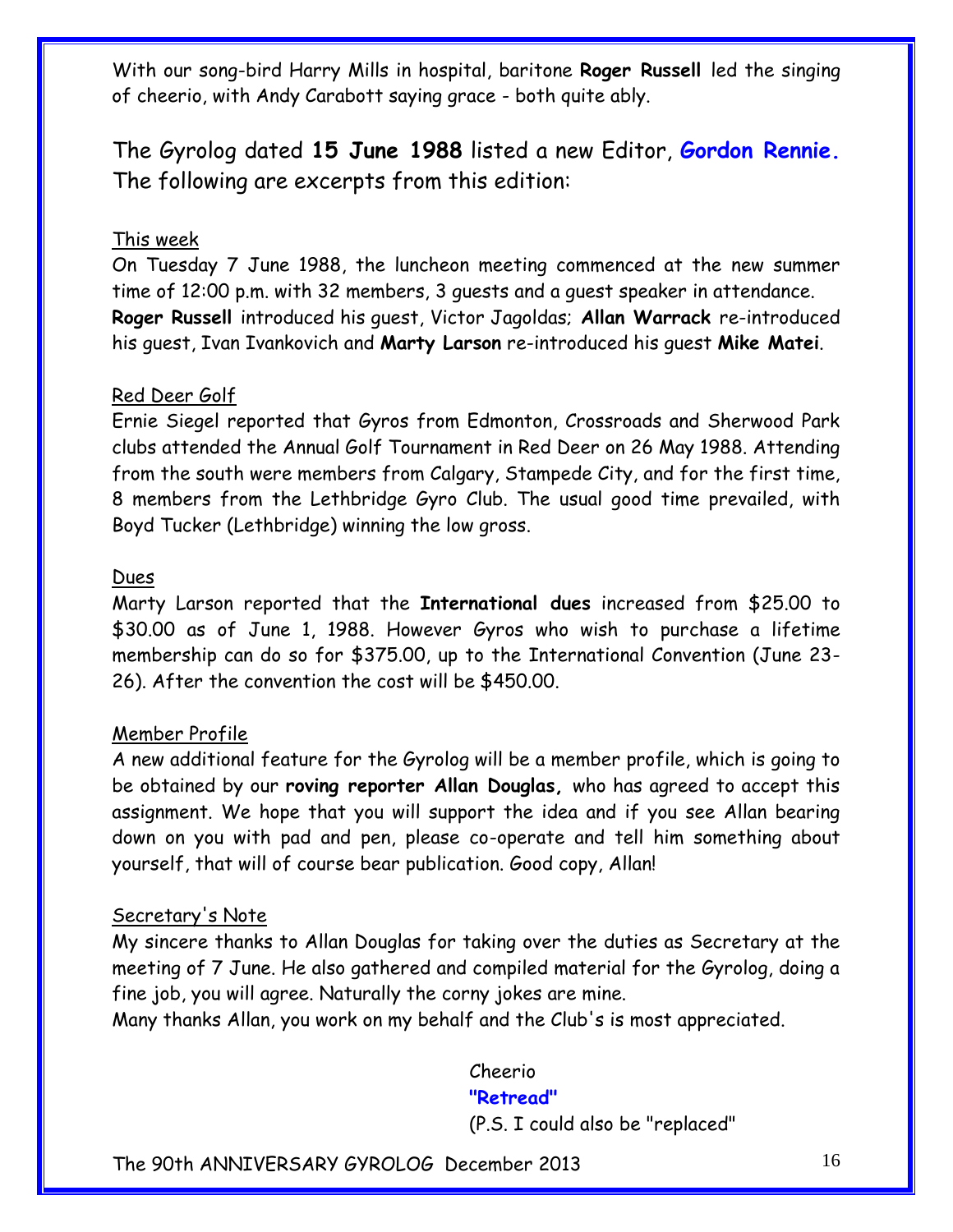**Gord Rennie "Retread"** made his first creation of the Gyrolog by computer on **February 22, 1994.** 

The following excerpts from the **14 December, 1994** edition portrays the new style and format.



THE GYRO CLUB OF EDMONTON **EDMONTON - ALBERTA** 

14 December 1994

President Barry Walker

1st V/President Mike Matel

2nd V/President Allan Douglas

Secretary **Dick Ogilvie** 

Treasurer Jack Ellis

Directors **Owen Cornish** Gordon Robertson **Russ Shepherd Tony Sheppard** 

 $SMLF$ 

You'REA GYRI!

We had a "full house" At our last meeting on 6 December 1994 with 33 members in attendance, plus 8 quests including:- Gordon Thompson: David McNaughton: Thor Andreassen: Jeff Brown: Murray Pasko: Gale Hulbert: Mike Allen and Jamie Fleming. Our thanks to those Gyros who brought guests to share Gyro with us. We hope they come back again. We also had the pleasure of the company of one of our regular "visitors", our good friend Keith Bradley of the Sherwood Park Club.

Our guest speaker on this occasion was Helen Paull, who was introduced by Allan Douglas. We learned that Helen was born, raised and educated in the Edmonton and was a former Alderman on the City Council. In her opening remarks she said she felt very much at home visiting with Gyros; because as a young girl she spent many happy days enjoying one of our Gyro Parks that was located on II5th street in Edmonton.

She now chairs the Capital Care Foundation which is launching a 2.5 million "Opening Doors" Campaign for the Alzheimer Care Centre, which is being built in Dickensfield in Edmonton northeast. The Foundation is confident that with the support of private individuals, corporations, etc., that the first residential centre of it's kind in Canada for people with Alzheimer disease, will open in the fall of 1995. They do not receive any financial assistance from the Government.

OUR NEXT MEETING WILL BE HELD ON TUESDAY 20 DECEMBER 1994 AT 12.00 NOON AT THE MAYFAIR GOLF COURSE.

OUR PADRE, REVEREND BILL GRAHAM REPORTS THAT OUR GUEST SPEAKER WILL BE REVEREND MARY ELIZABETH MARSH.

A QUALIFIED SOCIAL WORKER AND ASSOCIATE MINISTER AT FIRST PRESBYTERIAN CHURCH.

SHE WILL PRESENT THE ANNUAL CHRISTMAS MESSAGE. COME AND BRING CHRISTMAS GREETINGS TO THIS LADY AND ALL YOUR GYRO FRIENDS We look forward to wishing you the best.

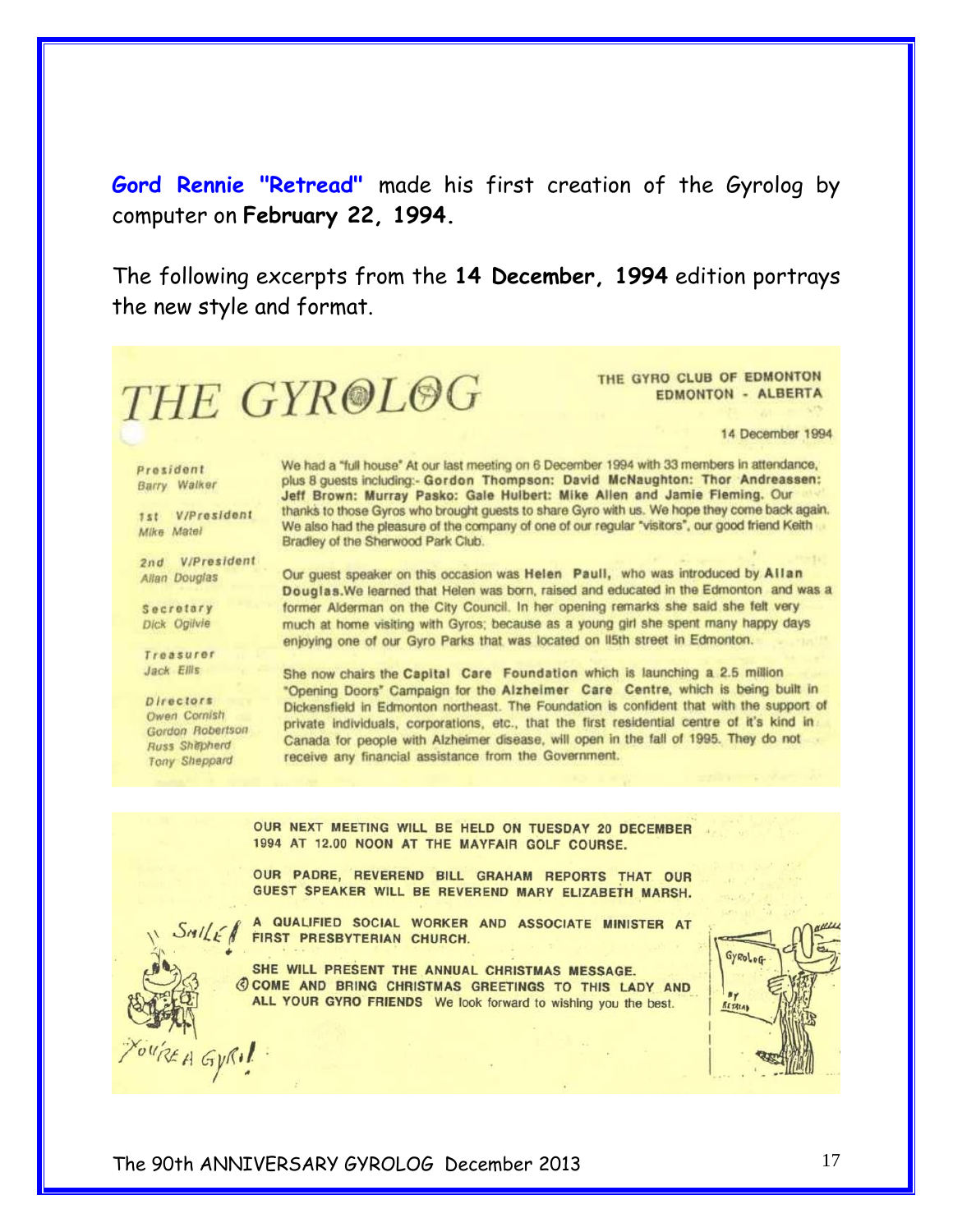**By 1995,** Gordon was ready to step down as Editor. Allan Douglas had continued his duties as roving reporter and from time to had assisted in the production of the Gyrolog.

**The May 2, 1995 Gyrolog** prepared by new **Editor, Allan Douglas** paid tribute to Gord Rennie.

**Gord Rennie** expressed his thanks on behalf of **Ivy** for the many cards and phone calls they have received. He also said that he must relinquish the duties of Gyrolog editor as the demands are now two high. **Howard Wilson** moved a vote of thanks for Retread for his efforts over the years and for his contribution to the Club.

Having filled in for **Gord** on occasion, I realize the time and effort he has devoted to his responsibilities over the years. I have stated to a number of people that I believe we underestimate the amount of time involved. In my experience it takes a minimum of 4 days a month to put out two editions. You have provided yeoman's service **Gord**, and we all appreciate the contribution you have made to the Edmonton Gyro Club. Your efforts have also resulted in personal recognition for you and honor to our club as you repeatedly received the award for best bulletin. From us all

### A SPECIAL THANK YOU!





The 90th ANNIVERSARY GYROLOG December 2013  **Gordon Rennie Age 98 April 2010**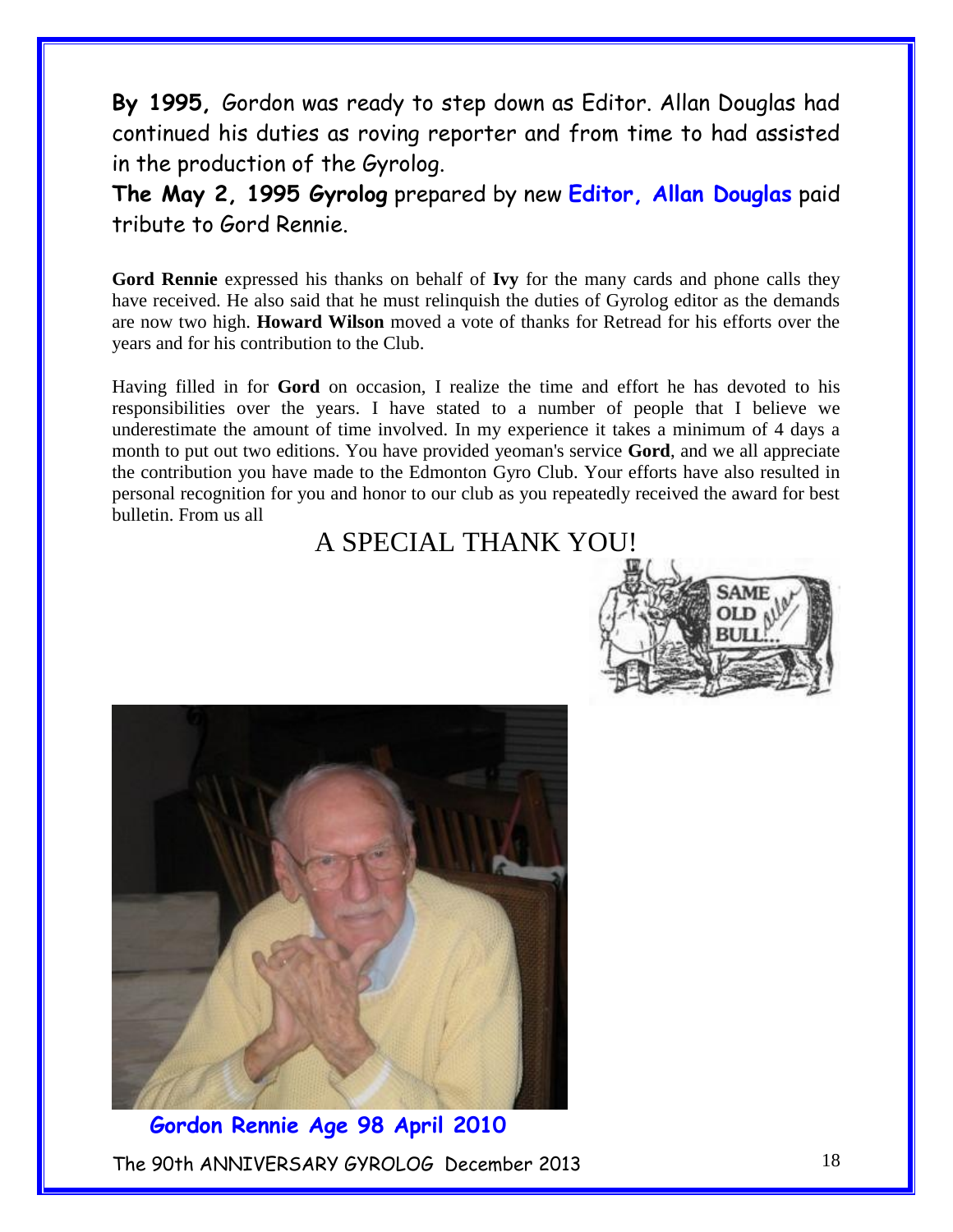In **June 1997**, a new masthead appeared for the Gyrolog.

## **THE GYROLOG**

THE GYRO CLUB OF EDMONTON

June 3, 1997

| President                               |                                                                                                |
|-----------------------------------------|------------------------------------------------------------------------------------------------|
| Gerry Glassford                         | President Gerry welcomed to the first meeting in June                                          |
| Res/Fax 430-7108                        | and asked Rev. John Dowds to lead the assembled                                                |
|                                         | throng in Cheerio. Following which the blessing was                                            |
| 1 <sup>st</sup> V/President             | given by Gord Rennie.                                                                          |
| Jack Ellis                              |                                                                                                |
| Res. 435-2349                           | Guests for this meeting included Sherwood Park Gyro,                                           |
|                                         | Richard Dickensen, a guest of Peter Carter, David                                              |
| 2 <sup>nd</sup> V/P <sub>resident</sub> | Wilson, and the guest speaker Ron Sczinski.                                                    |
| Gordon Robertson                        |                                                                                                |
| Res. 486-1240                           | Birthdays to celebrate were Dick Ogilvie on June 3rd.<br>and Rev. Bill Graham on June $17th$ . |

The **January 4, 2000** Gyrolog contained information on the use of email for the distribution of the club bulletin.

A suggestion that has come forward is that some of our members might like to get the **Gyrolog by email** rather than snail mail. The advantages would be that it would arrive sooner and it would cut down the cost of postage for the club. I don't know how many of you have email or would like to use but if you do let me know at [adouglas@oanet.com](adouglas@oanet.com%20%20%20)

The **July 17, 2001** Gyrolog made reference to the Hockey Pool results for 2000-01.

**Al McClure** talked about the hockey pool that raises money for the club. Last year we sold 216 tickets for a gross of \$4,320, with \$2,180 being paid to winners and after expenses a donation of \$2,000 to benevolent fund. There is a dedicated group of Gyros behind the success of the hockey pool, including **Dave Duchak** who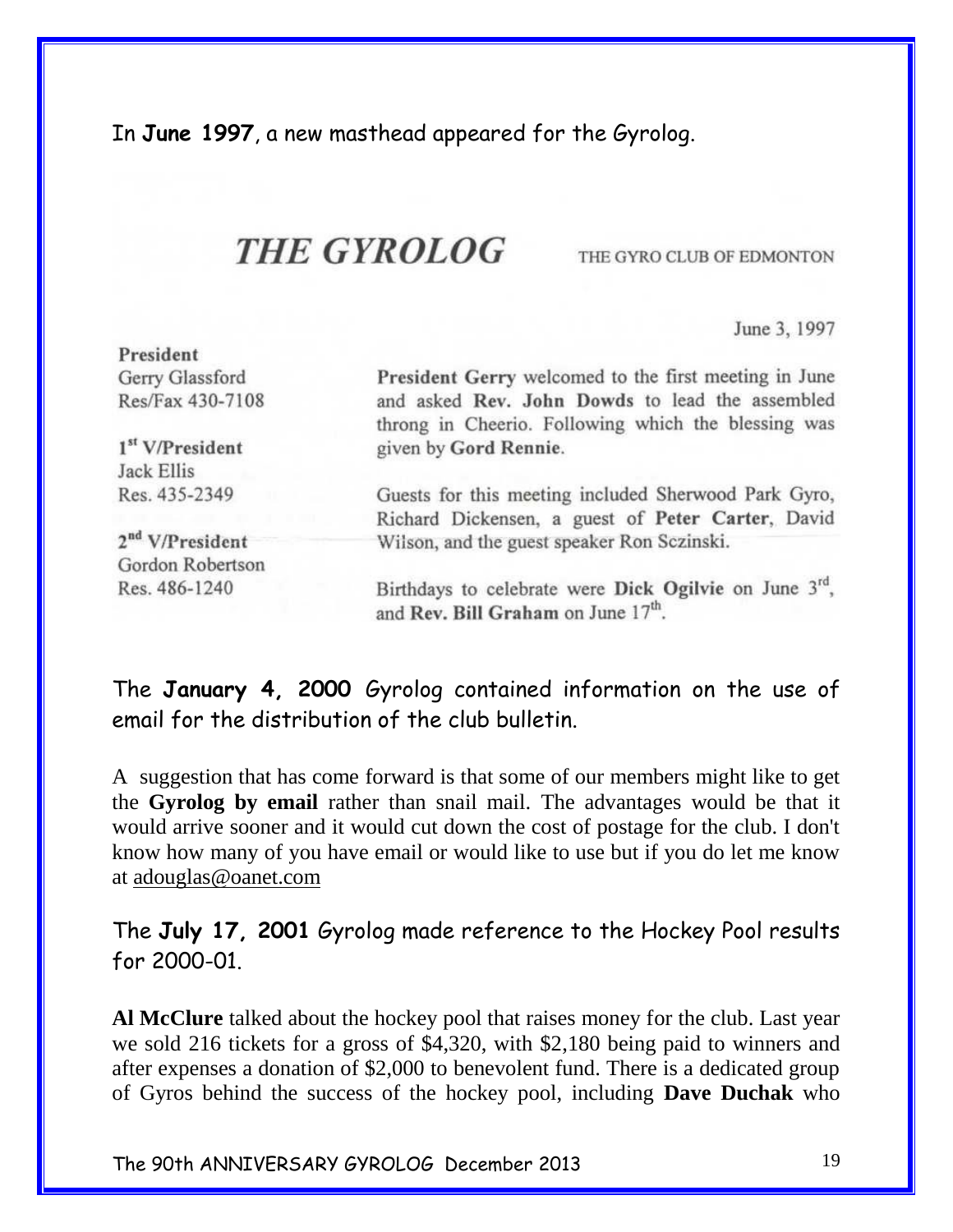identifies the winners, **Bob Lippe** who looks after the finances, **Joe Ramsey** who arranges for the tickets and **Marty Larson** and **Mort Morter** who take care of sales. **President Larry** and the group expressed our appreciation with a warm round of applause.

### The use of humour in the Gyrolog has been a long standing tradition going back to Gyro Log #1. The **December 3, 2002** Gyrolog contained a typical joke supplied by **Marty Larson.**

An 86 year old man walked into a crowded doctor's waiting room and approached the desk. The receptionist said "Yes sir, what are you seeing the doctor for today? "

"There is something wrong with my penis he replied.

The receptionist became irritated and said, "You shouldn't come into a crowded waiting room and say things like that."

"Why not? You asked me what was wrong and I told you." He said.

The receptionist replied, "You've obviously caused some embarrassment in this room full of people. You should have said there is something wrong with your ear or something and then discussed the problem further with the doctor in private."

The man walked out. waited several minutes and then re-entered.

The receptionist smiles smugly and asked "Yes"?

"There is something wrong with my ear" he stated.

The receptionist nodded approvingly and smiled, knowing he had taken her advice. "And what is wrong with your ear sir."

"I can't pee out of it" the man replied. The doctor's waiting room erupted in laughter.

The Edmonton Gyro Club has a long tradition of taking on worthy causes. A good example was the club's three year commitment to take on the sponsorship of the Prostate Cancer Golf Tournament .

The following extract from the **January 20, 2004** Gyrolog describes the event:

**THE GYRO PROSTATE CANCER TOURNAMENT** sponsored by the Edmonton Gyro Club and the Canadian Cancer Society is scheduled for June 9, 2004 at the Links Golf Course in Spruce Grove.. There will be a shotgun start at 8:00 am with 144 golfers able to participate.

The Club completed three golf tournaments from 2004 to 2006 and raised a net profit of \$200,000 for prostate cancer research.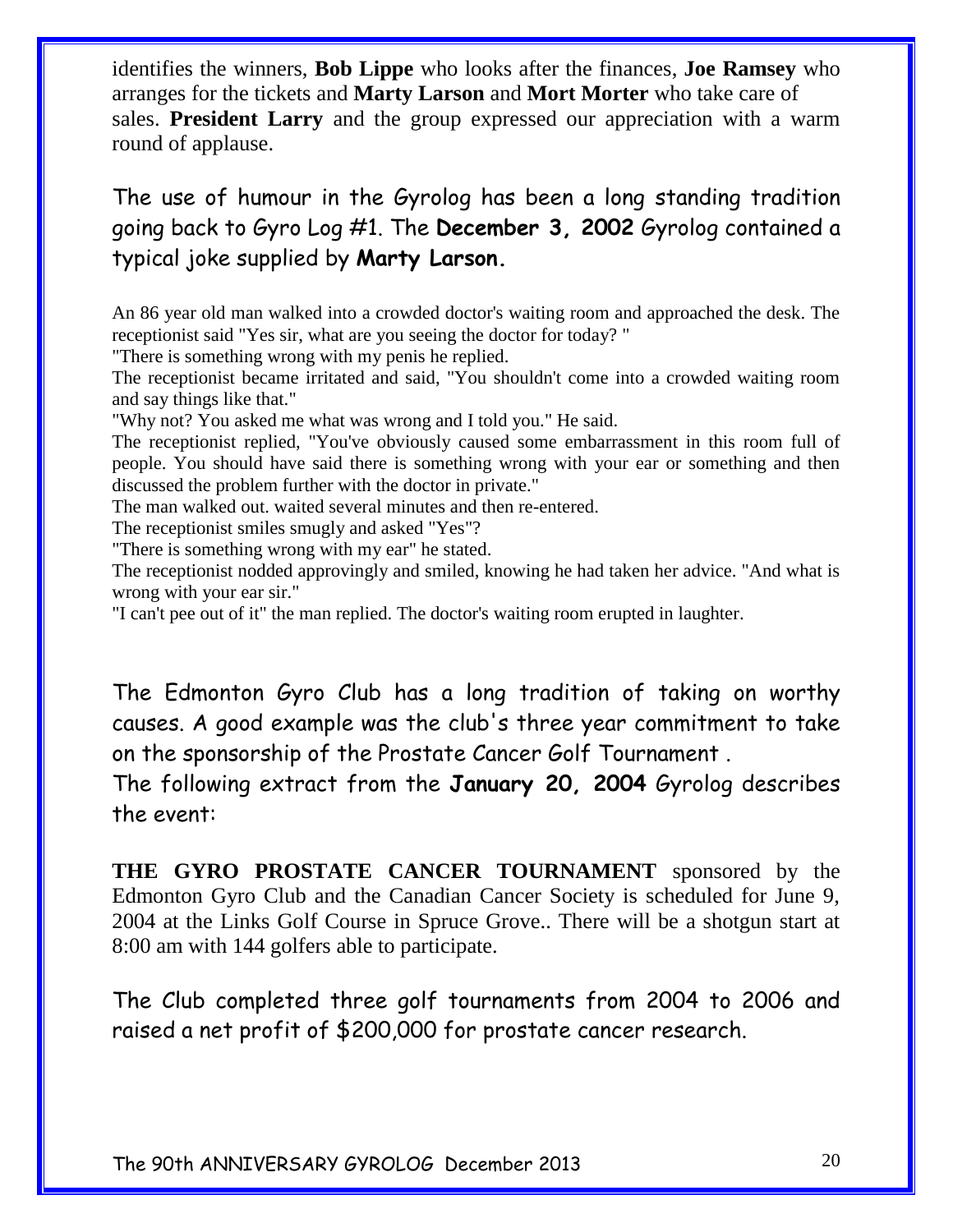The **May 17, 2005 Gyrolog** contained information about Dr. Ron Moore's presentation on new cutting edge technologies of laser and photo dynamic therapy for the treatment of **Prostate Cancer.**

**Allan Douglas** advised the Club Executive in late **February, 2006** that he would be unable to continue as Editor due to other commitments starting in late April. Alan had provided yeoman service to the club; first as **roving reporter** for **seven years** under Editor, Gord Rennie from June 1988 to May 1995 and then **Editor for 11 years**. Allan had continued the tradition of long service first established by **Bob Muir**  and **Alex Mitchell.**



 **Allan Douglas**

**Peter Fairbridge** published his first edition of the Gyrolog **on May 16, 2006.**

A special recognition of four long-standing members of the Edmonton Club was reported in the **June 6, 2006 Gyrolog**. **Gerry Glassford** had prepared written tributes entitled "Adding Life to Life and Greatness to Gyro" for **Gord Rennie, age 94, Dave Duchak, age 93, Bryce Van Dusen, age 91** and **Ernie Siegel, age 91.** Gord, a 56 year member joined Gyro in 1950. Dave, a 63 year member, joined the Calgary Gyro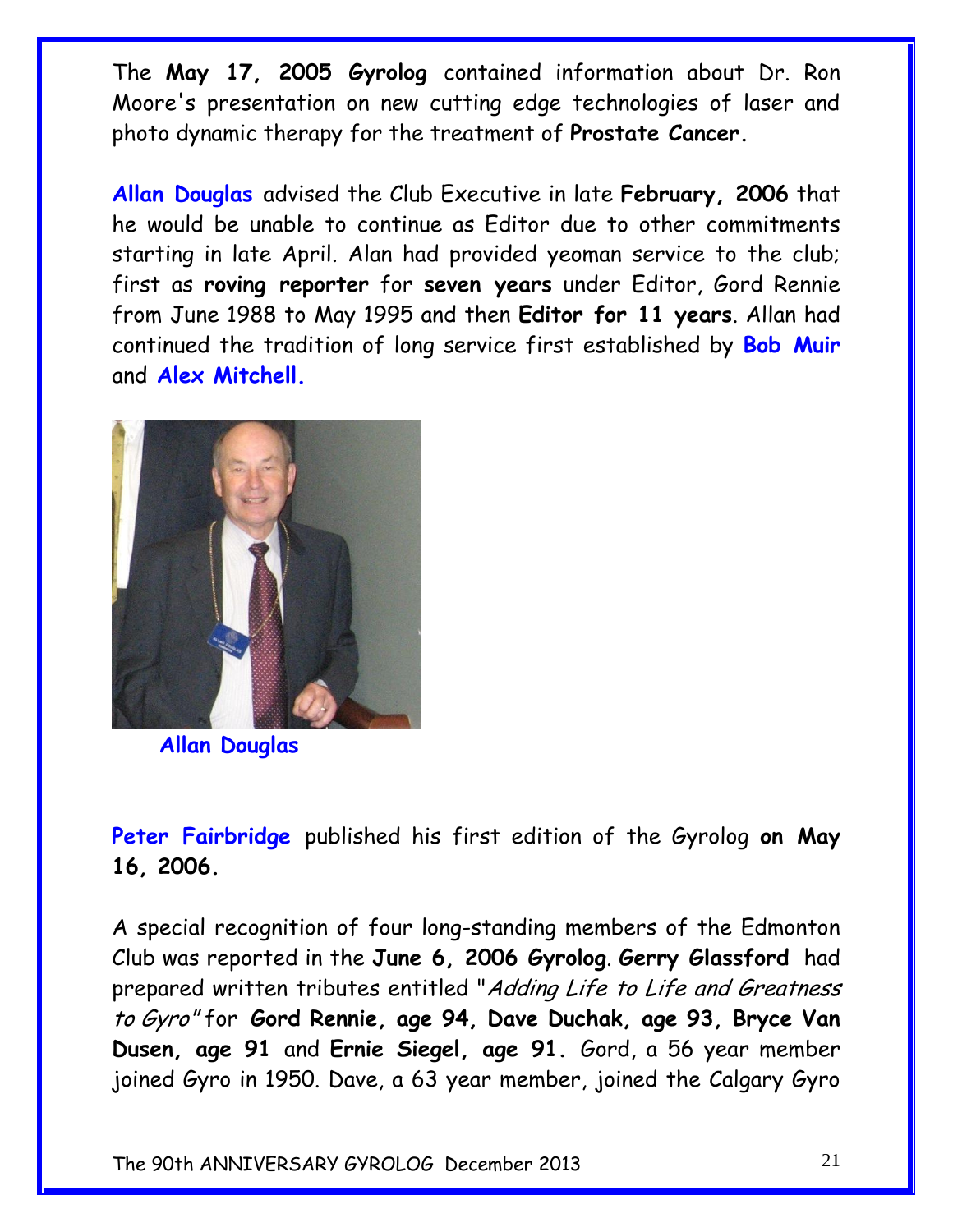Club in 1943 and the Edmonton Club in 1962. Bryce, a 41 year member joined Gyro in 1965 and Ernie, a 33 year member joined in 1973. **Marty Larson** gave a verbal tribute to each of these classy gentlemen!

The **2007 District VIII Convention Committee** consisting of Barry Walker, Roger Russell, Gerry Glassford, Bruce Foy, Mike Matei,, Marty Larson, Walter Yakimets, David Burnett and Alice Glassford began regular meetings some 18 months before the August 9-12, 2007 Convention. As part of the information disclosure process to club members, the Committee held the first Gyro Convention Committee **Corn Roast** on September 5, 2006. The Corn Roast was expected to be held for two years only, in 2006 and 2007 but was an overwhelming success and continues today.



Tuesday September 05<sup>th</sup>,06

Our 2007 Gyro Convention Committee Corn Roast... Venue:- MALMO Community League 11525-48 Ave, Edmonton. BOCHI @ 4:40pm, Dinner @ 6pm Price \$16.00 per person, with a TOONEY Bar. Menu: Corn, Corn, Corn, Chicken, Salads, French Bagets, Cake. Tea, Coffee, Soft Drinks. A sign up sheet will be available in August, mark your calendars for this fun evening.

...................

Same Old Bull



Peter